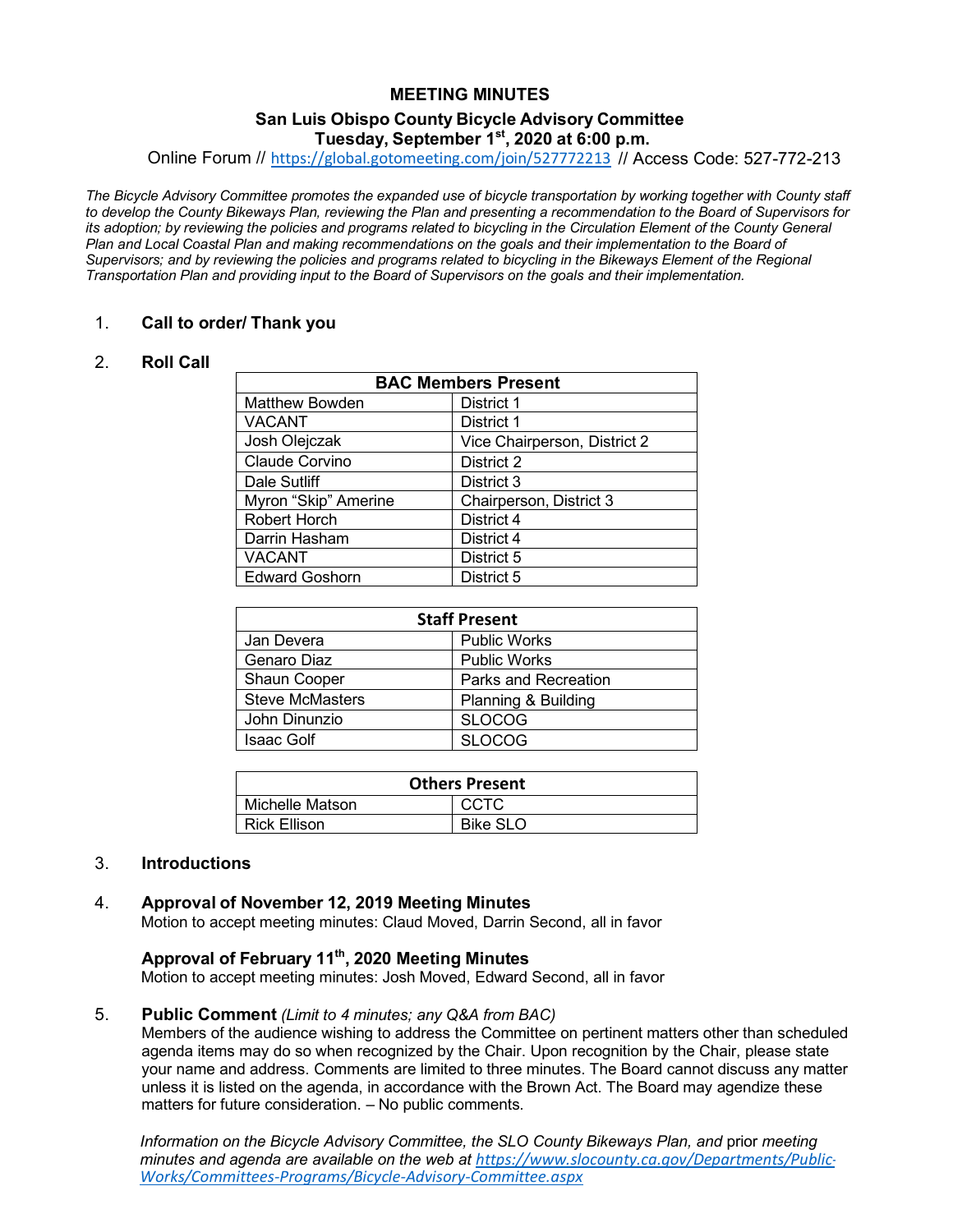Due to impacts felt by the COVID19 pandemic, please visit the County BAC website to submit your public comments directly to the BAC secretary: [https://www.slocounty.ca.gov/Departments/Public-](https://www.slocounty.ca.gov/Departments/Public-Works/Committees-Programs/Bicycle-Advisory-Committee.aspx)[Works/Committees-Programs/Bicycle-Advisory-Committee.aspx](https://www.slocounty.ca.gov/Departments/Public-Works/Committees-Programs/Bicycle-Advisory-Committee.aspx)

# 6. **Committee/Staff Reports** *(5 min. max., agendize longer items)*

- I. County Public Works
- II. CHP Not present
- III. Caltrans Not Present
- IV. Air Pollution Control District Not Present
- V. County Parks Shaun Cooper

30% construction documents and applying for ATP grant for ROW acquisition along Higuera Street fronting the Octagon Barn. Project is currently under review through PW. Grant application is for \$18 million dollars. Templeton to Atascadero connector is currently fully funded. The route has been modified to go between existing railroad tracks (approved by CA Transportation Commission) and a time extension has been approved for the redesign of route.

- VI. SLOCOG Dinunzio September 15<sup>th</sup> due date for Creston Road Complete Streets project. Downtown El Camino Real in Atascadero - additional bike and pedestrian features are being implemented near the Carlton Hotel. City of SLO component of Anholm bikeway. SLOCo PW is applying for Burton Drive pedestrian path in Cambria as well as downtown streetscape improvements in Oceano. SLOCOG applying for short build project.
- VII. County Planning Steve McMasters No immediate updates

VIII. BAC Chairperson – Skip 12+ project referral comments submitted to County Planning

# *7.* **Presentations** *(10-20min max)*

Wayfinding – Review of proposed bike routes through Cayucos onto HWY 1 (CCTC). Committee recommended to have both northbound routes available along Cayucos Drive and N. Ocean Avenue, but majority in favor of routing bicyclists via the NB 101 on-ramp on Cayucos Drive.

- Josh O. moved to approve signage as delineated by CCTC
- Robert Horch second
- Committee unanimously approved

Active Transportation Partnership Program (ATPP) SLOCOG

• Isaac Golf provided Recap on last Spring's survey

Additional ATPP Presentation (SLOCOG)

- John Dinunzio seeking committee & public input to update program
- Partnership Program seeks to work with the County as key partner to strategize methods to improve cycling and walking conditions while addressing regional policy objectives and meeting statewide goals.

# 8. **BAC Business & Discussion**

- A. Draft Bicycle Use Survey ATPP Update (SLOCOG) 2020 Data highlighting barriers and improvements for cyclists.
- B. Active Transportation partnership Program & Feedback Seeking input to update program <https://wikimapping.com/wikimap/SLO-Regional-Wayfinding-Inventory-2019.html> (SLOCOG)
- C. Complete Streets Bike & Pedestrian concerns on roadways were City/County have overlapping jurisdiction (ie. Buckley, Tank Farm, and Orcutt Rd) (Chairperson)
- D. Vegetation Overgrowth Maintenance Contact PW if vegetation is impeding bike lanes. Crews will trim and maintain as needed.
- E. FY 2020/2021 County Five Year Pavement Lists
	- Lopez Drive east of Orcutt Road Concerns of dirt tracked onto road from farming activity

*Information on the Bicycle Advisory Committee, the SLO County Bikeways Plan, and* prior *meeting minutes and agenda are available on the web at [https://www.slocounty.ca.gov/Departments/Public-](https://www.slocounty.ca.gov/Departments/Public-Works/Committees-Programs/Bicycle-Advisory-Committee.aspx)[Works/Committees-Programs/Bicycle-Advisory-Committee.aspx](https://www.slocounty.ca.gov/Departments/Public-Works/Committees-Programs/Bicycle-Advisory-Committee.aspx)*